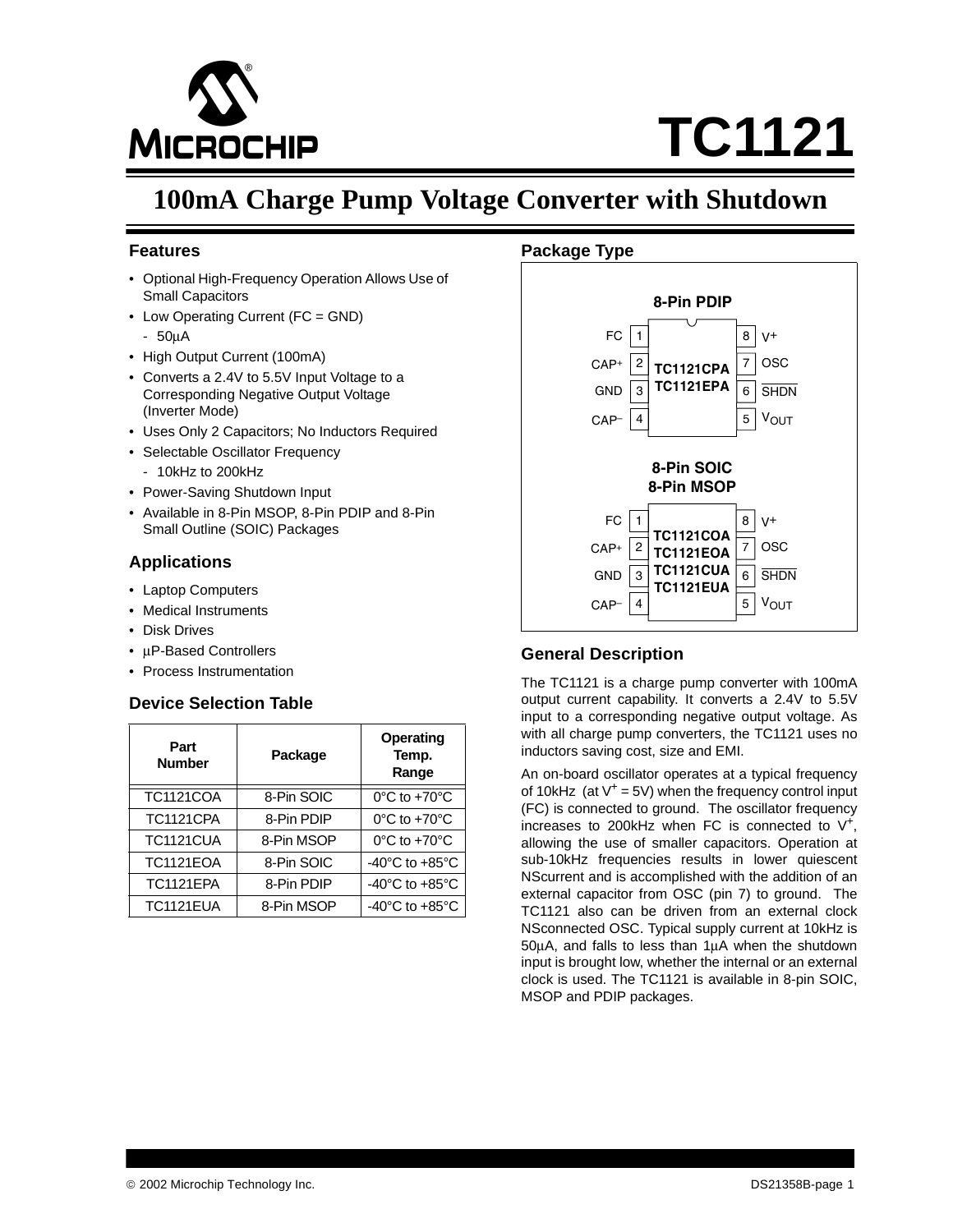# **TC1121**

## **Functional Block Diagram**



Ξ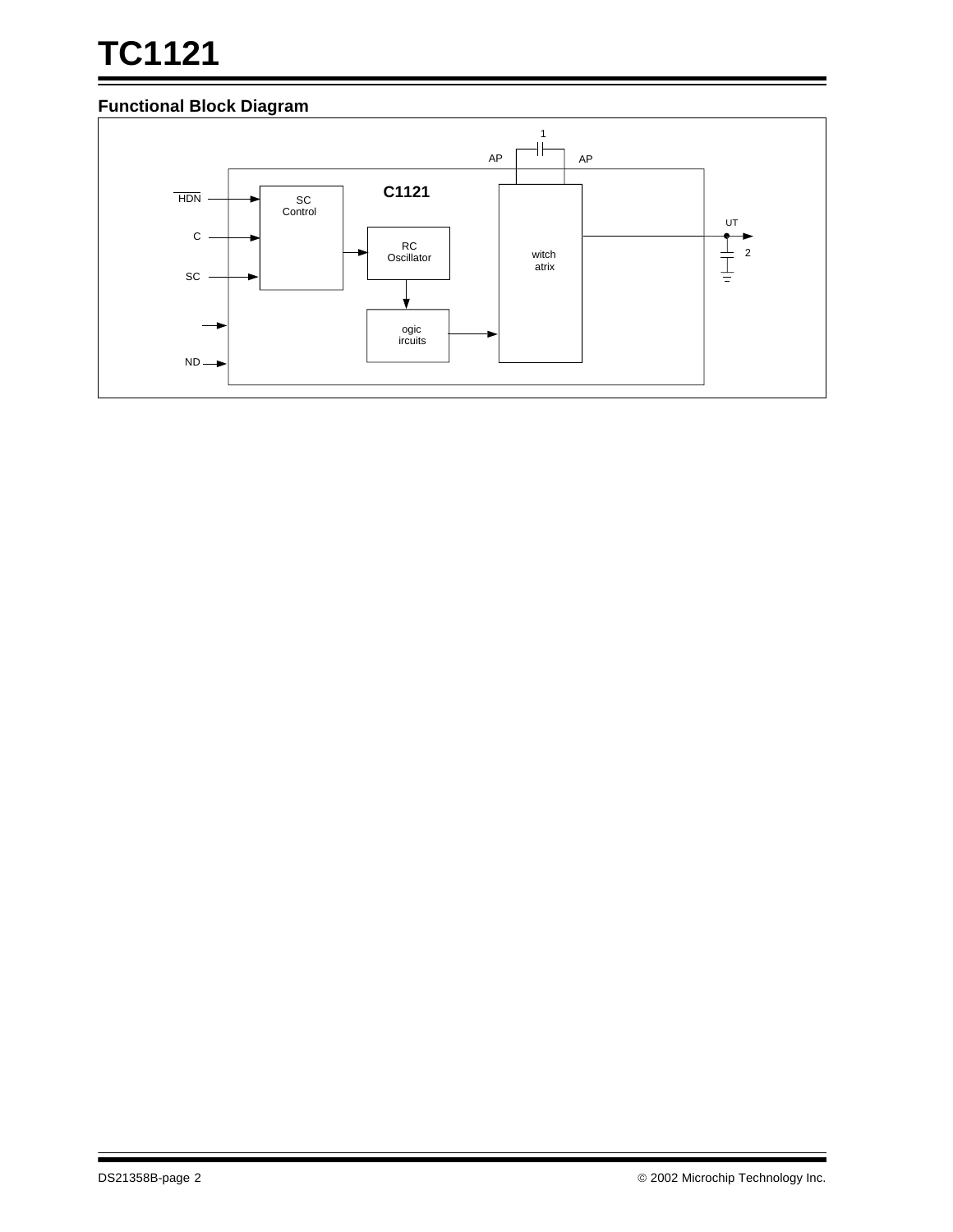## **1.0 ELECTRICAL CHARACTERISTICS**

## **Absolute Maximum Ratings\***

| OSC, FC, $\overline{\text{SHDN}}$ Input Voltage  -0.3V to $(V^+ + 0.3V)$ |
|--------------------------------------------------------------------------|
|                                                                          |
| Package Power Dissipation ( $T_A \leq 70^{\circ}$ C)                     |
|                                                                          |
|                                                                          |
|                                                                          |
| <b>Operating Temperature Range</b>                                       |
|                                                                          |
|                                                                          |
| Storage Temperature Range -65°C to +150°C                                |

\*Stresses above those listed under "Absolute Maximum Ratings" may cause permanent damage to the device. These are stress ratings only and functional operation of the device at these or any other conditions above those indicated in the operation sections of the specifications is not implied. Exposure to Absolute Maximum Rating conditions for extended periods may affect device reliability.

## **TC1121 ELECTRICAL SPECIFICATIONS**

| Electrical Characteristics: $T_A = 0^\circ C$ to 70°C (C suffix), -40°C to +85°C (E suffix), V <sup>+</sup> = 5V ±10% C <sub>OSC</sub> = Open, C1, C2 = 10µF,<br>FC = $V^+$ , SHDN = $V_{\text{IH}}$ , typical values are at T <sub>A</sub> = 25°C unless otherwise noted. |                                      |                |                   |        |              |                                                                                                                                                           |  |
|----------------------------------------------------------------------------------------------------------------------------------------------------------------------------------------------------------------------------------------------------------------------------|--------------------------------------|----------------|-------------------|--------|--------------|-----------------------------------------------------------------------------------------------------------------------------------------------------------|--|
| Symbol                                                                                                                                                                                                                                                                     | <b>Parameter</b>                     | Min            | Typ               | Max    | <b>Units</b> | <b>Test Conditions</b>                                                                                                                                    |  |
| $I_{DD}$                                                                                                                                                                                                                                                                   | <b>Active Supply Current</b>         |                | 50<br>0.6         | 100    | μA<br>mA     | $R_1$ = Open, FC = Open or GND<br>$R_1$ = Open, FC = $V^+$                                                                                                |  |
| <b>I</b> SHUTDOWN                                                                                                                                                                                                                                                          | Shutdown Supply Current              |                | 0.2               | 1.0    | μA           | $SHDN = OV$                                                                                                                                               |  |
| $V^+$                                                                                                                                                                                                                                                                      | Supply Voltage                       | 2.4            |                   | 5.5    | $\vee$       |                                                                                                                                                           |  |
| $V_{IH}$                                                                                                                                                                                                                                                                   | SHDN Input Logic High                | $V_{DD}$ x 0.8 |                   |        | $\vee$       |                                                                                                                                                           |  |
| $V_{IL}$                                                                                                                                                                                                                                                                   | SHDN Input Logic Low                 |                |                   | 0.4    | $\vee$       |                                                                                                                                                           |  |
| $I_{IN}$                                                                                                                                                                                                                                                                   | Input Leakage Current                | $-1$<br>$-4$   |                   | 1<br>4 | μA           | SHDN, OSC<br>FC pin                                                                                                                                       |  |
| $R_{\underline{OUT}}$                                                                                                                                                                                                                                                      | <b>Output Source Resistance</b>      |                | $12 \overline{ }$ | 20     | $\Omega$     | $I_{OUT} = 60mA$                                                                                                                                          |  |
| $I_{\text{OUT}}$                                                                                                                                                                                                                                                           | <b>Output Current</b>                | 60             | 100               |        |              | $V_{\text{OUT}}$ = more negative than -3.75V                                                                                                              |  |
| Fosc                                                                                                                                                                                                                                                                       | <b>Oscillator Frequency</b>          | 5<br>100       | 10<br>200         |        | kHz          | Pin 7 Open, Pin 1 Open or GND<br>$\overline{\text{SHDN}} = V_{\text{IH}}$ , Pin 1 = V <sup>+</sup>                                                        |  |
| $P_{EFF}$                                                                                                                                                                                                                                                                  | Power Efficiency                     | 93<br>94       | 97<br>97<br>92    |        | $\%$         | $FC = GND$ for all<br>$R_1$ = 2k between V <sup>+</sup> and V <sub>OUT</sub><br>$R_1 = 1k\Omega$ between $V_{OUT}$ and GND<br>$I_1 = 60 \text{mA}$ to GND |  |
| $V_{EFE}$                                                                                                                                                                                                                                                                  | <b>Voltage Conversion Efficiency</b> | 99             | 99.9              |        | $\%$         | $R_1 = \text{Open}$                                                                                                                                       |  |

Note 1: Connecting any input terminal to voltages greater than V<sup>+</sup> or less than GND may cause destructive latch-up. It is recommended that no inputs from sources operating from external supplies be applied prior to "power up" of the TC1121.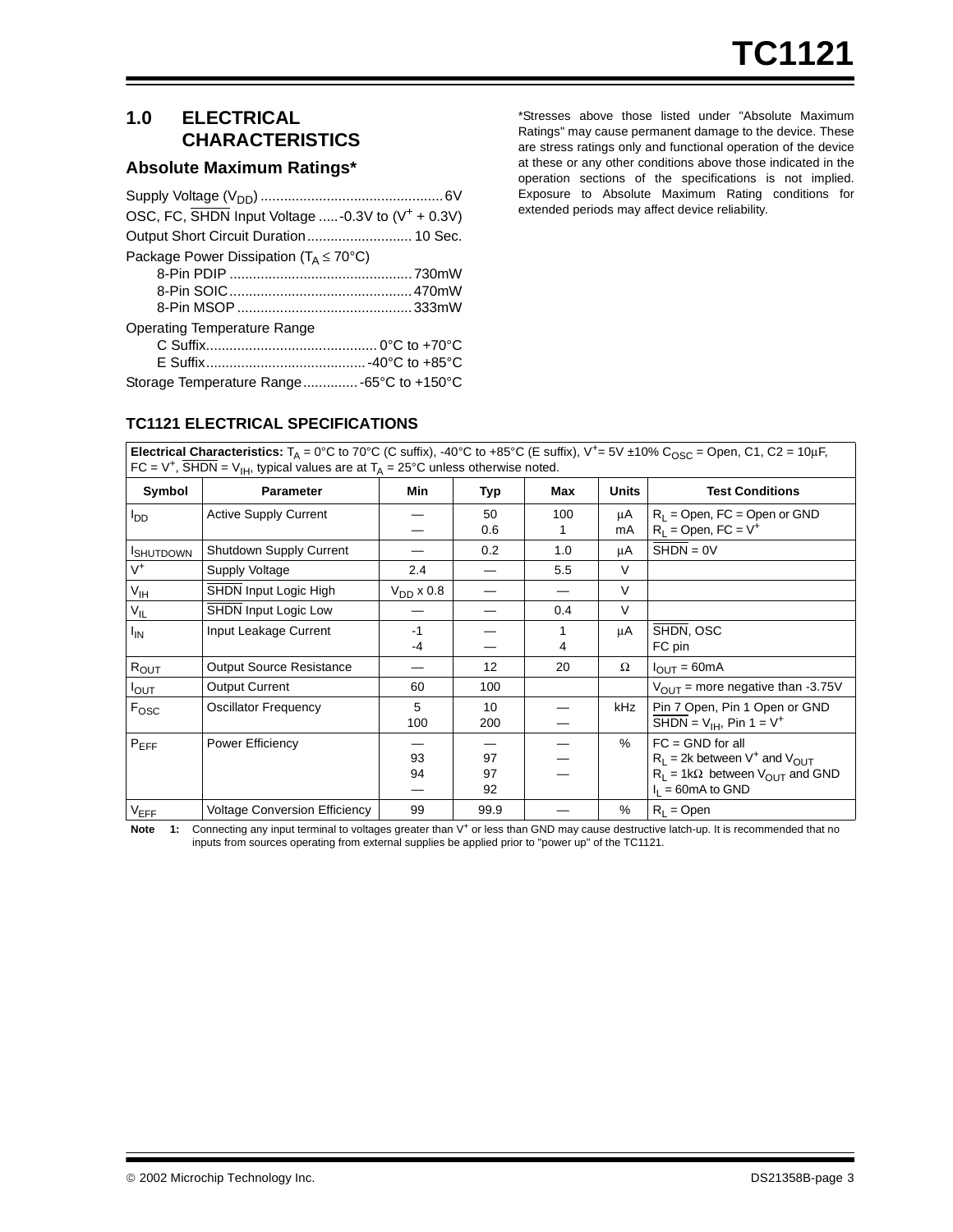## **2.0 PIN DESCRIPTIONS**

The descriptions of the pins are listed in Table 2-1.

## **TABLE 2-1: PIN FUNCTION TABLE**

| Pin No.<br>(8-Pin MSOP,<br>PDIP, SOIC) | Symbol      | <b>Description</b>                                                                                                                                                                              |
|----------------------------------------|-------------|-------------------------------------------------------------------------------------------------------------------------------------------------------------------------------------------------|
|                                        | FC.         | Frequency control for internal oscillator, FC = open, $F_{\text{OSC}}$ = 10kHz typ; FC = V <sup>+</sup> , $F_{\text{OSC}}$ = 200kHz<br>typ; FC has no effect when OSC pin is driven externally. |
| 2                                      | $CAP+$      | Charge-pump capacitor, positive terminal.                                                                                                                                                       |
| 3                                      | <b>GND</b>  | Power-supply ground input.                                                                                                                                                                      |
| 4                                      | $CAP^-$     | Charge-pump capacitor, negative terminal.                                                                                                                                                       |
| 5                                      | <b>OUT</b>  | Output, negative voltage.                                                                                                                                                                       |
| 6                                      | <b>SHDN</b> | Shutdown.                                                                                                                                                                                       |
| 7                                      | <b>OSC</b>  | Oscillator control input. An external capacitor can be added to slow the oscillator. Take care to<br>minimize stray capacitance. An external oscillator also may be connected to overdrive OSC. |
| 8                                      | $V^+$       | Power-supply positive voltage input.                                                                                                                                                            |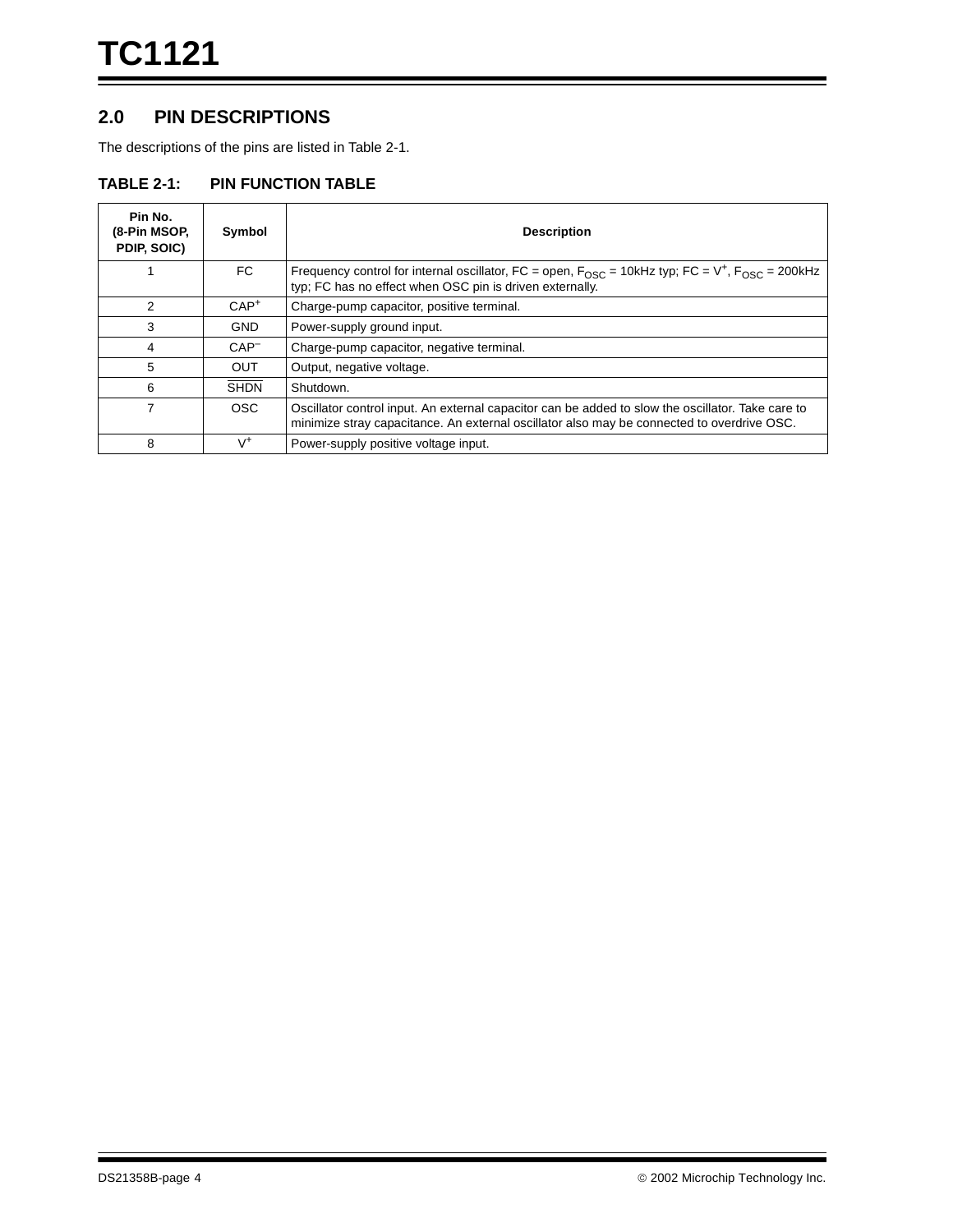## **3.0 APPLICATIONS**

## **3.1 Negative Voltage Converter**

The TC1121 is typically used as a charge-pump voltage inverter. C1 and C2 are the only two external capacitors used in the operating circuit (Figure 3-1).

#### **FIGURE 3-1: CHARGE PUMP INVERTER**



The TC1121 is not sensitive to load current changes, although its output is not actively regulated. A typical output source resistance of 11.8Ω means that an input of +5V results in -5V output voltage under light load, and only decreases to -3.8V typ with a 100mA load.

The supplied output current is from capacitor C2 during one-half the charge-pump cycle. This results in a peak-to-peak ripple of:

#### $V_{RIPPLE} = I_{OUT}/2(f_{PUMP}) (C2) + I_{OUT} (ESR<sub>C2</sub>)$

Where  $f_{\text{PlIMP}}$  is 5kHz (one half the nominal 10kHz oscillator frequency), and  $C2 = 150 \mu F$  with an ESR of 0.2Ω, ripple is about 90mV with a 100mA load current. If C2 is raised to 390µF, the ripple drops to 45mV.

## **3.2 Changing Oscillator Frequency**

The TC1121's clock frequency is controlled by four modes:

#### **TABLE 3-1: OSCILLATOR FREQUENCY MODES**

| FC                    | osc                       | <b>Oscillator Frequency</b>              |
|-----------------------|---------------------------|------------------------------------------|
| Open                  | Open                      | 10kHz                                    |
| $FC = V^+$            | Open                      | 200kHz                                   |
| Open or<br>$FC = V^+$ | <b>External Capacitor</b> | See Typical Operating<br>Characteristics |
| )pen                  | <b>External Clock</b>     | <b>External Clock Frequency</b>          |

The oscillator runs at 10kHz (typical) when FC and OSC are not connected. The oscillator frequency is lowered by connecting a capacitor between OSC and GND, but FC can still multiply the frequency by 20 times in this mode.

An external clock source that swings within 100mV of V<sup>+</sup> and GND may overdrive OSC in the inverter mode. OSC can be driven by any CMOS logic output. When OSC is overdriven, FC has no effect.

Note that the frequency of the signal appearing at CAP+ and CAP– is half that of the oscillator. In addition, by lowering the oscillator frequency, the effective output resistance of the charge-pump increases. To compensate for this, the value of the charge-pump capacitors may be increased.

Because the 5kHz output ripple frequency may be low enough to interfere with other circuitry, the oscillator frequency can be increased with the use of the FC pin or an external oscillator. The output ripple frequency is half the selected oscillator frequency. Although the TC1121's quiescent current will increase if the clock frequency is increased, it allows smaller capacitance values to be used for C1 and C2.

## **3.3 Capacitor Selection**

In addition to load current, the following factors affect the TC1121 output voltage drop from its ideal value 1) output resistance, 2) pump (C1) and reservoir (C2) capacitor ESRs and 3) C1 and C2 capacitance.

The voltage drop is the load current times the output resistance. The loss in C2 is the load current times C2's ESR; C1's loss is larger because it handles currents greater than the load current during charge-pump operation. Therefore, the voltage drop due to C1 is about four times C1's ESR multiplied by the load current, and a low (or high) ESR capacitor has a greater impact on performance for C1 than for C2.

In general, as the TC1121's pump frequency increases, capacitance values needed to maintain comparable ripple and output resistance diminish proportionately.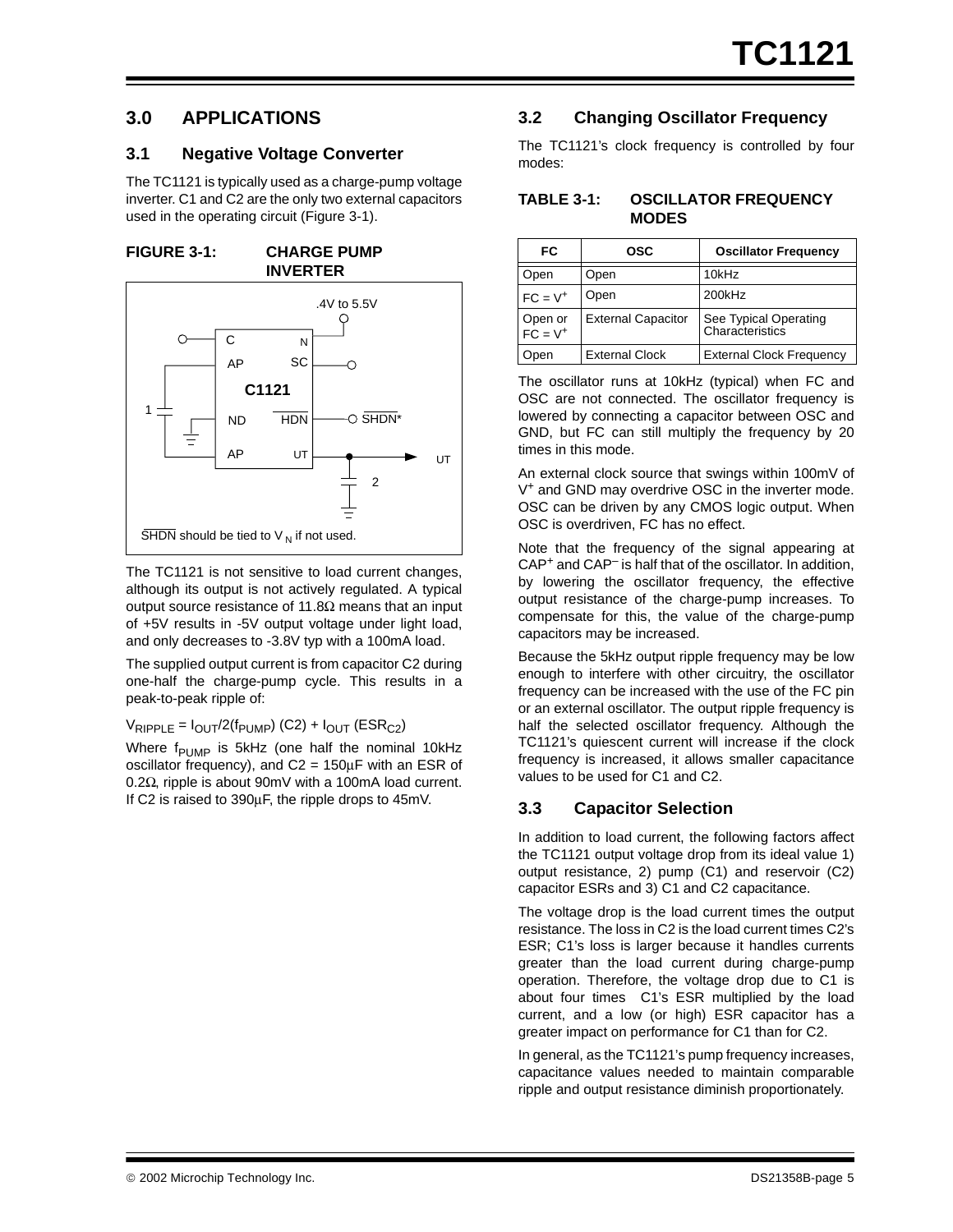## **3.4 Cascading Devices**

To produce greater negative magnitudes of the initial supply voltage, the TC1121 may be cascaded (see Figure 3-2). Resulting output resistance is approximately equal to the sum of individual TC1121  $R_{OUT}$ values. The output voltage (where n is an integer representing the number of devices cascaded) is defined by  $V_{\text{OUT}} = -n (V_{\text{IN}})$ .

### **3.5 Paralleling Devices**

To reduce output resistance, multiple TC1121s may be paralleled (see Figure 3-3). Each device needs a pump capacitor C1, but the reservoir capacitor C2 serves all devices. The value of C2 should be increased by a factor of n (the number of devices).





#### **FIGURE 3-3: PARALLELING TC1121s TO REDUCE OUTPUT RESISTANCE**

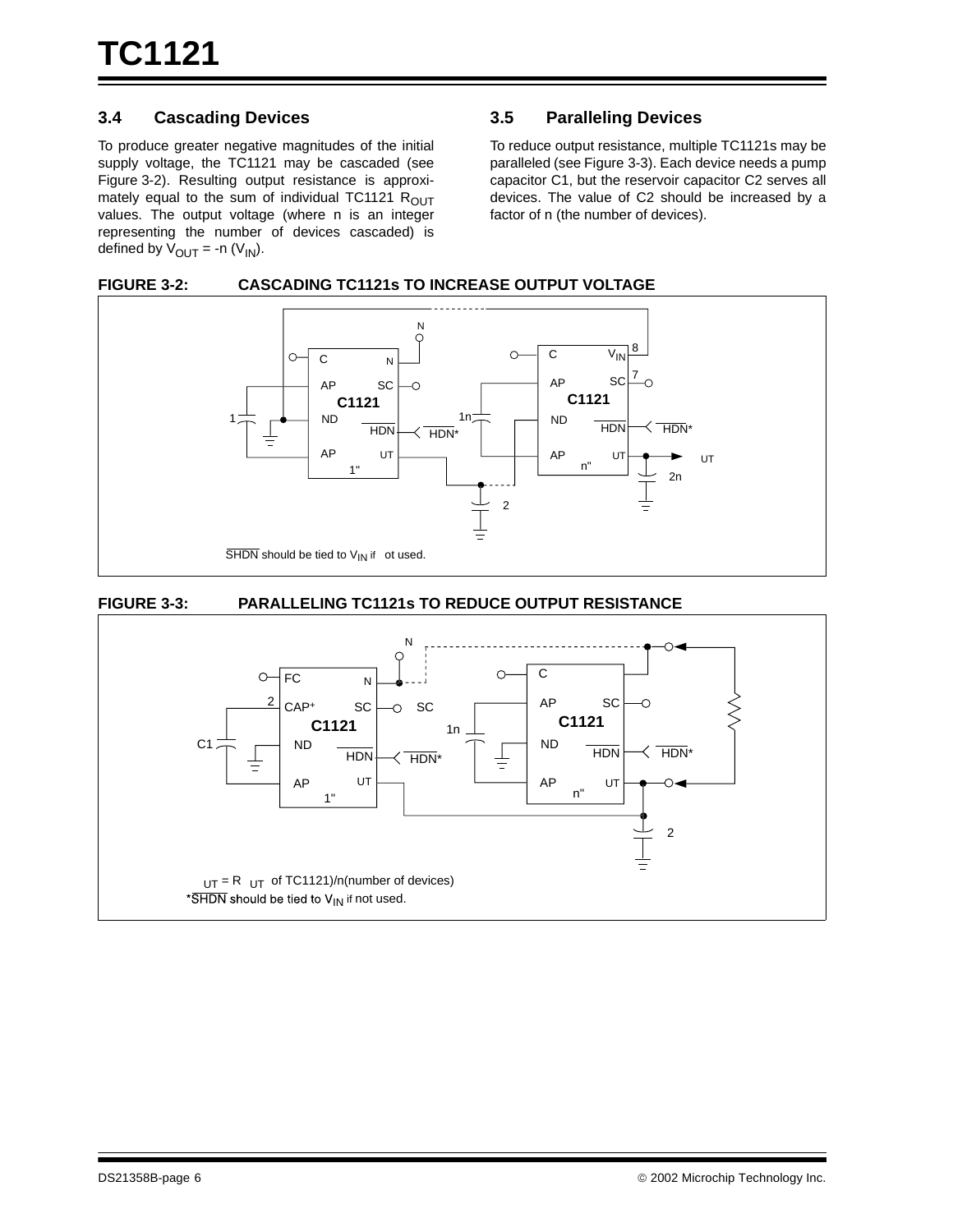## **3.6 Combined Positive Supply Multiplication and Negative Voltage Conversion**

Figure 3-4 shows this dual function circuit, in which capacitors C1 and C2 perform pump and reservoir functions to generate negative voltage. Capacitors C3 and C4 are the respective capacitors for multiplied positive voltage. This particular configuration leads to higher source impedances of the generated supplies due to the finite impedance of the common charge-pump driver.



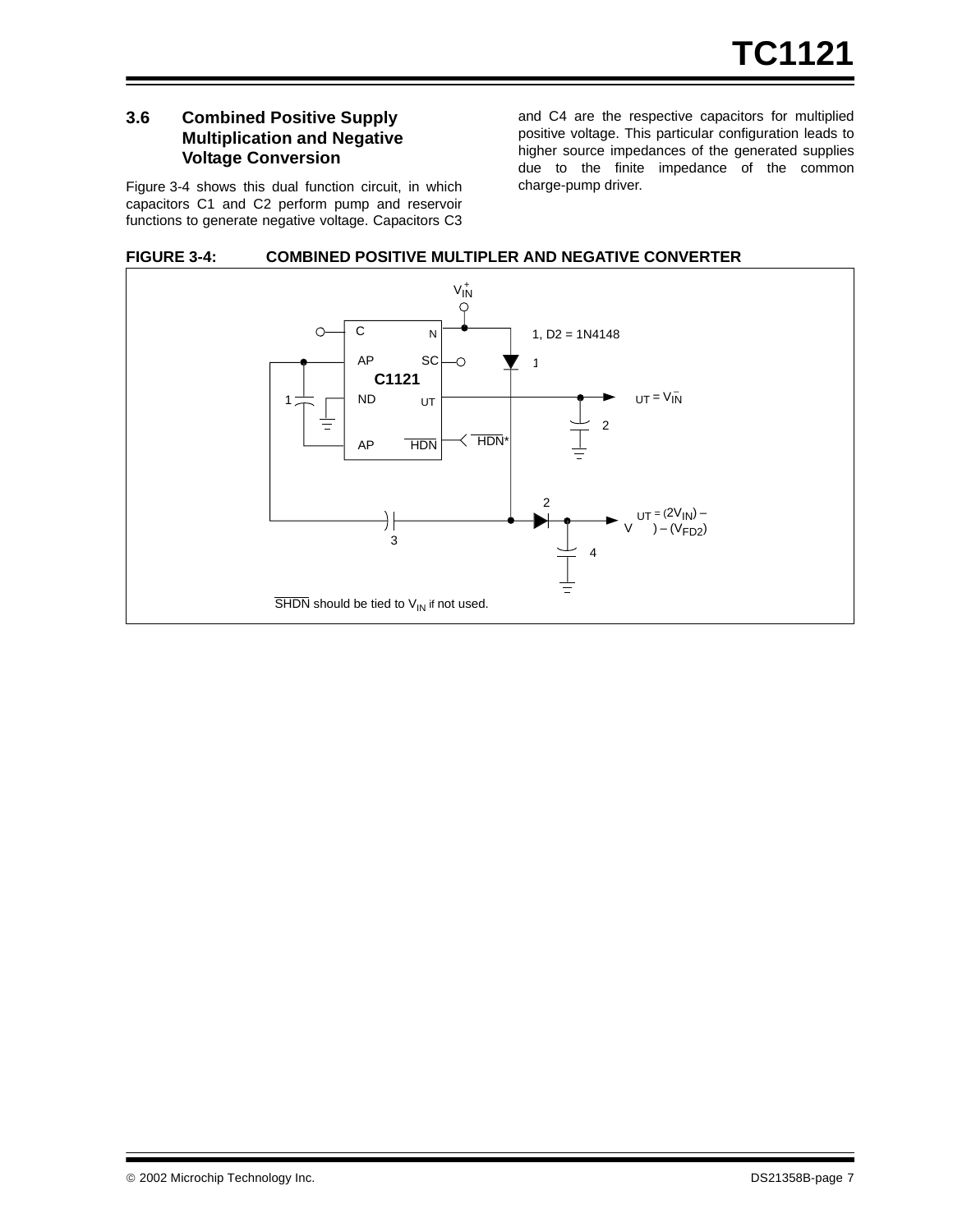## **4.0 PACKAGING INFORMATION**

## **4.1 Package Marking Information**

Package marking data not available at this time.

### **4.2 Package Dimensions**



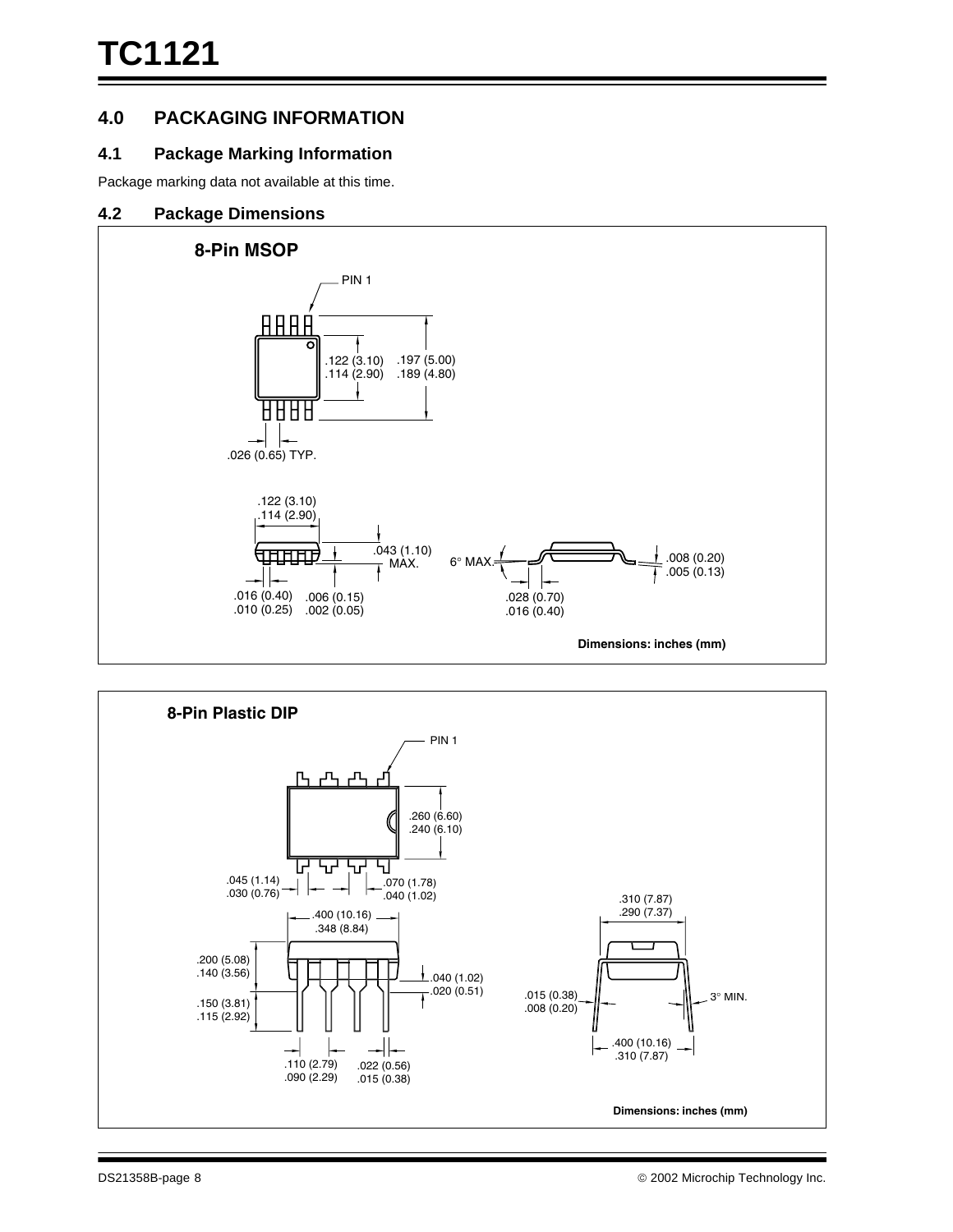## **Package Dimensions (Continued)**

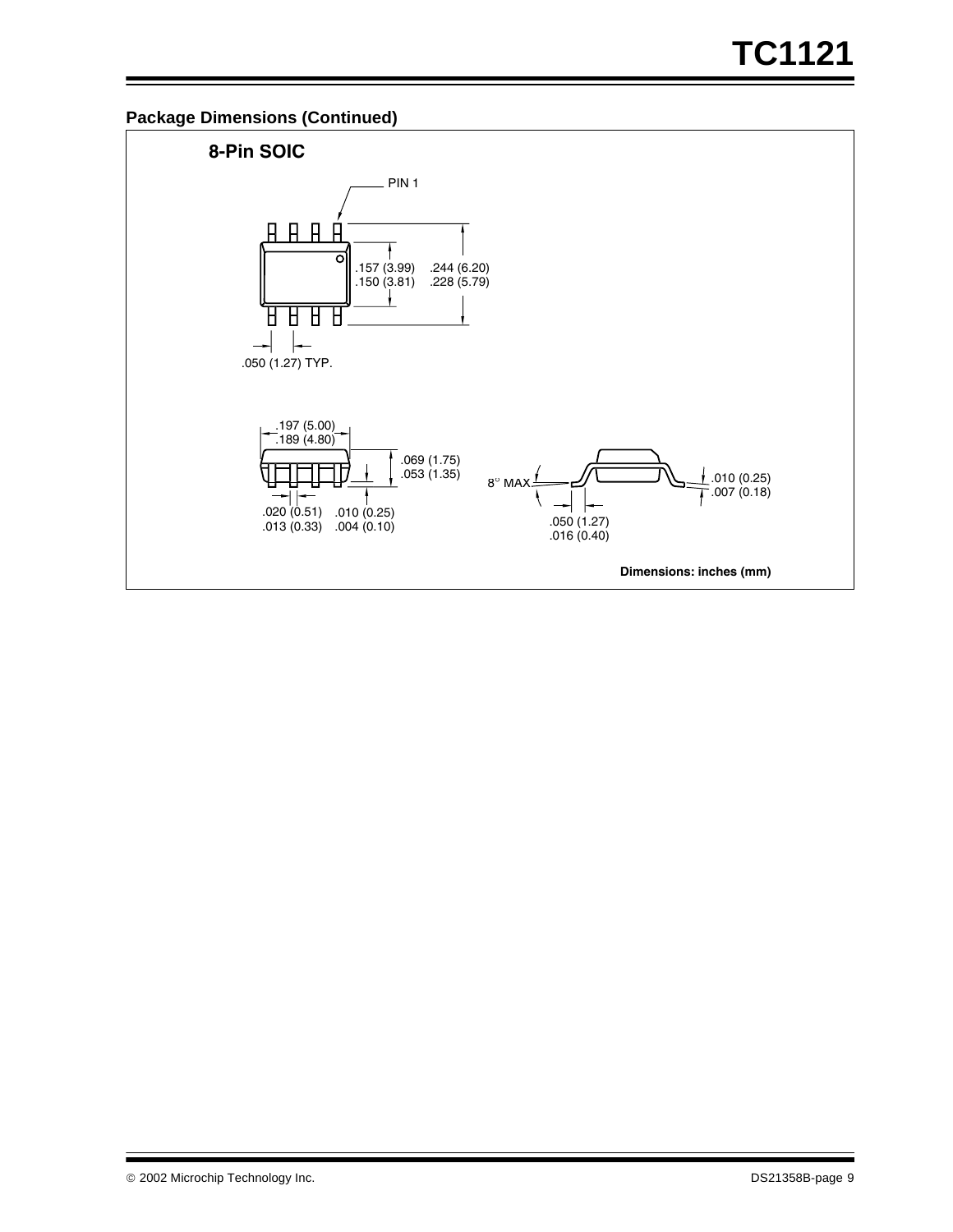## **TC1121**

**NOTES:**

Ξ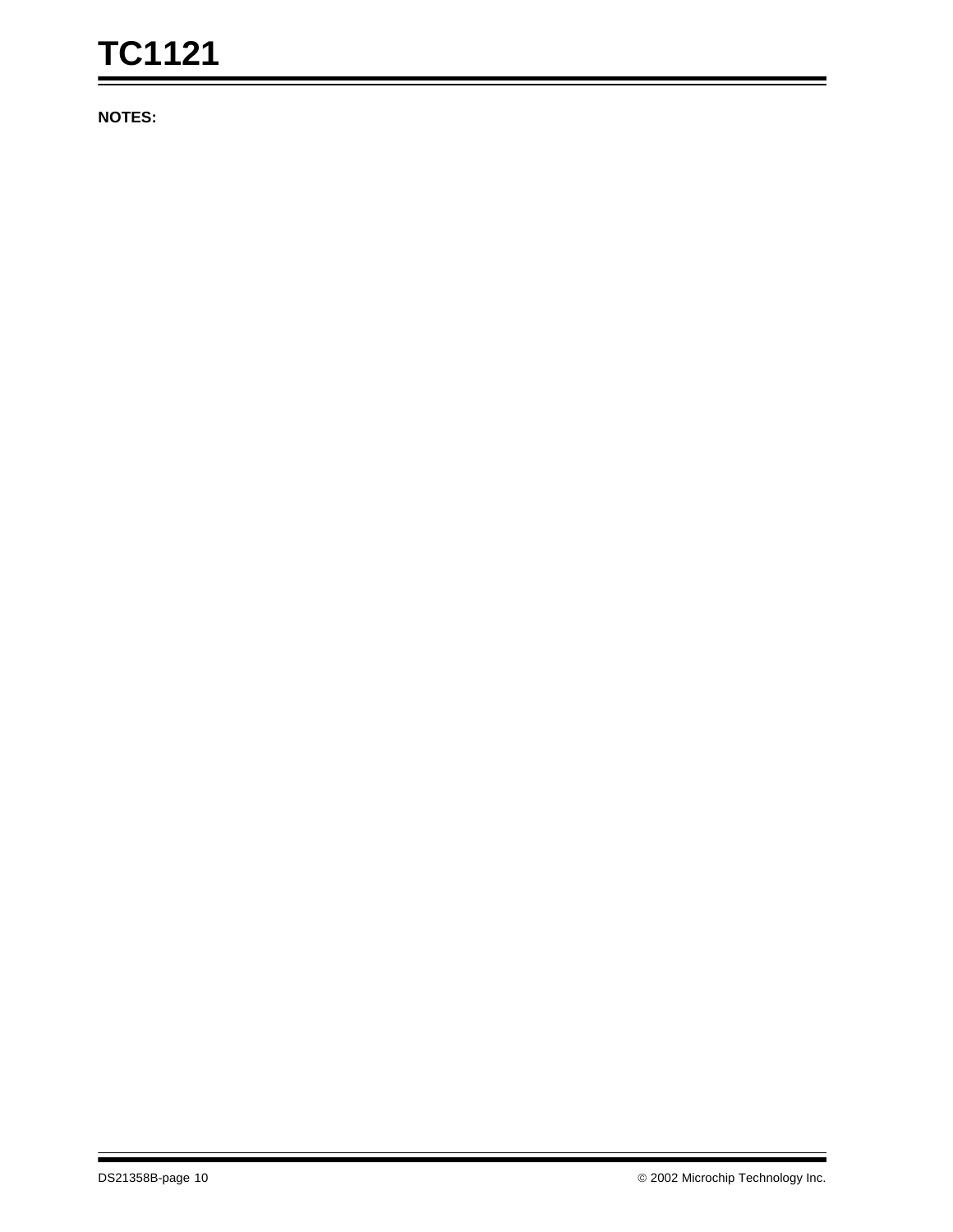#### **Sales and Support**

#### **Data Sheets**

Products supported by a preliminary Data Sheet may have an errata sheet describing minor operational differences and recommended workarounds. To determine if an errata sheet exists for a particular device, please contact one of the following:

- 
- 1. Your local Microchip sales office<br>2. The Microchip Corporate Literatu 2. The Microchip Corporate Literature Center U.S. FAX: (480) 792-7277<br>3. The Microchip Worldwide Site (www.microchip.com)
- The Microchip Worldwide Site (www.microchip.com)

Please specify which device, revision of silicon and Data Sheet (include Literature #) you are using.

#### **New Customer Notification System**

Register on our web site (www.microchip.com/cn) to receive the most current information on our products.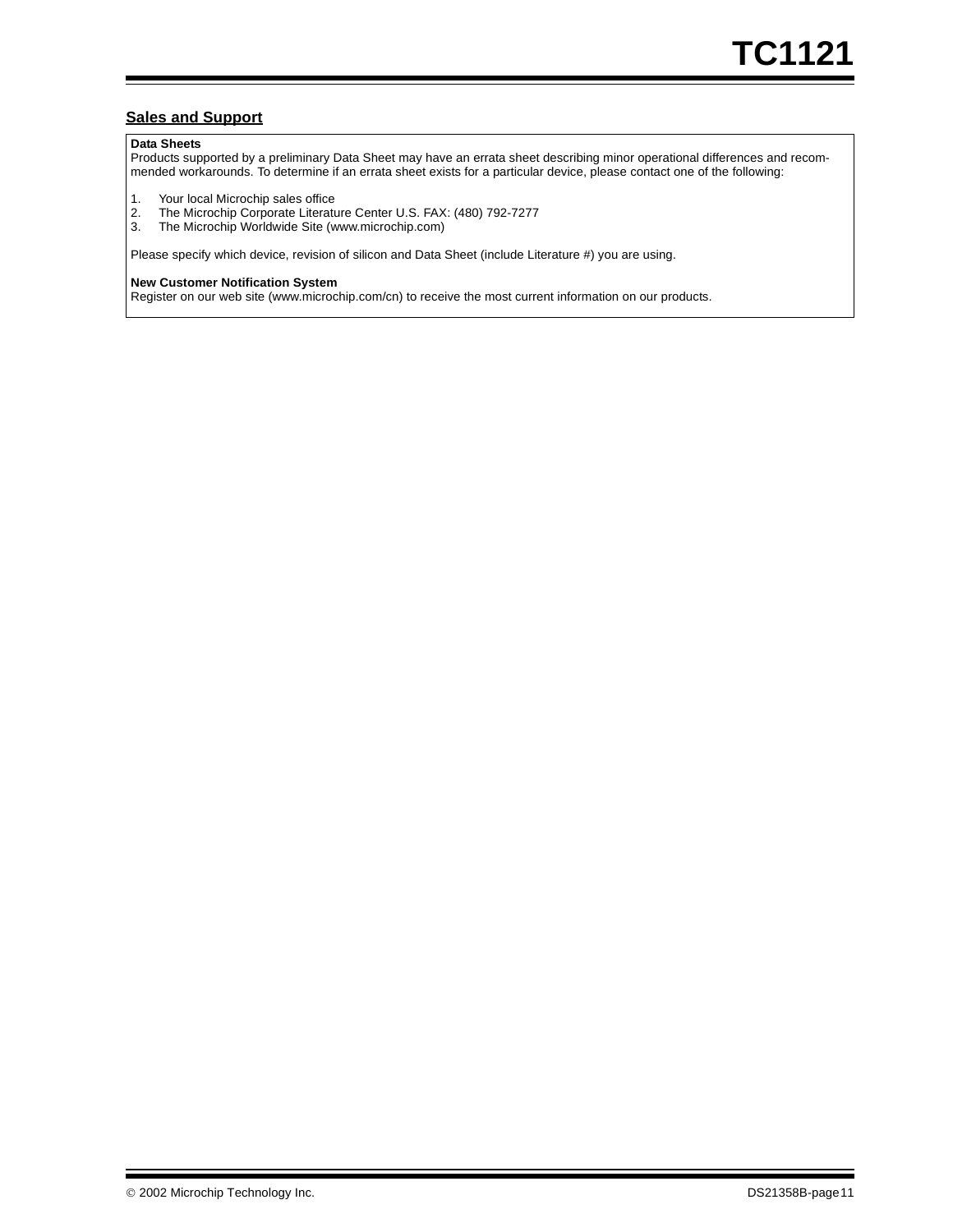## **TC1121**

**NOTES:**

۰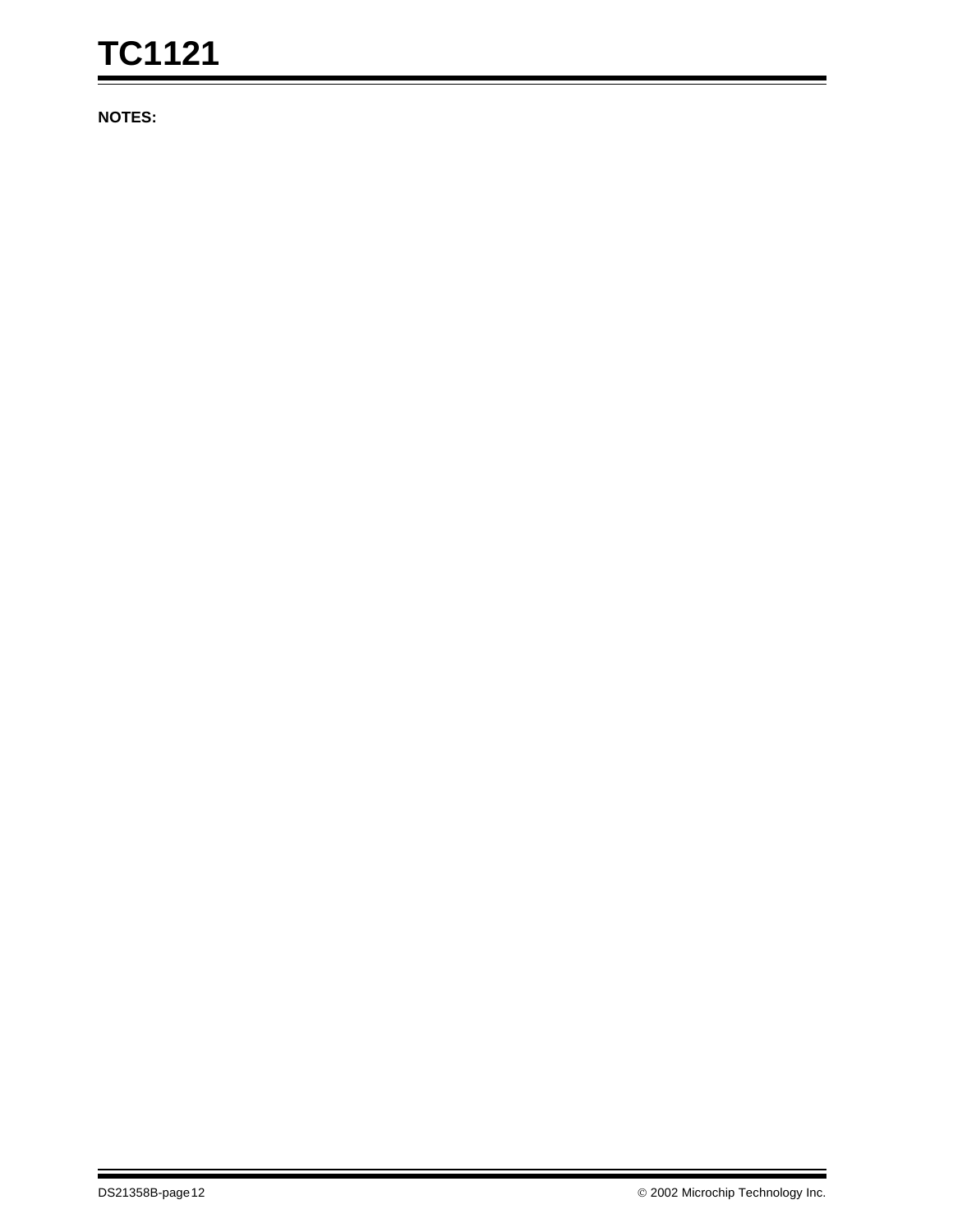Information contained in this publication regarding device applications and the like is intended through suggestion only and may be superseded by updates. It is your responsibility to ensure that your application meets with your specifications. No representation or warranty is given and no liability is assumed by Microchip Technology Incorporated with respect to the accuracy or use of such information, or infringement of patents or other intellectual property rights arising from such use or otherwise. Use of Microchip's products as critical components in life support systems is not authorized except with express written approval by Microchip. No licenses are conveyed, implicitly or otherwise, under any intellectual property rights.

#### **Trademarks**

The Microchip name and logo, the Microchip logo, FilterLab, KEELOQ, microID, MPLAB, PIC, PICmicro, PICMASTER, PICSTART, PRO MATE, SEEVAL and The Embedded Control Solutions Company are registered trademarks of Microchip Technology Incorporated in the U.S.A. and other countries.

dsPIC, ECONOMONITOR, FanSense, FlexROM, fuzzyLAB, In-Circuit Serial Programming, ICSP, ICEPIC, microPort, Migratable Memory, MPASM, MPLIB, MPLINK, MPSIM, MXDEV, PICC, PICDEM, PICDEM.net, rfPIC, Select Mode and Total Endurance are trademarks of Microchip Technology Incorporated in the U.S.A.

Serialized Quick Turn Programming (SQTP) is a service mark of Microchip Technology Incorporated in the U.S.A.

All other trademarks mentioned herein are property of their respective companies.

© 2002, Microchip Technology Incorporated, Printed in the U.S.A., All Rights Reserved.





*Microchip received QS-9000 quality system certification for its worldwide headquarters, design and wafer fabrication facilities in Chandler and Tempe, Arizona in July 1999 and Mountain View, California in March 2002. The Company's quality system processes and procedures are QS-9000 compliant for its PICmicro® 8-bit MCUs, KEELOQ® code hopping devices, Serial EEPROMs, microperipherals, non-volatile memory and analog products. In addition, Microchip's quality system for the design and manufacture of development systems is ISO 9001 certified.*